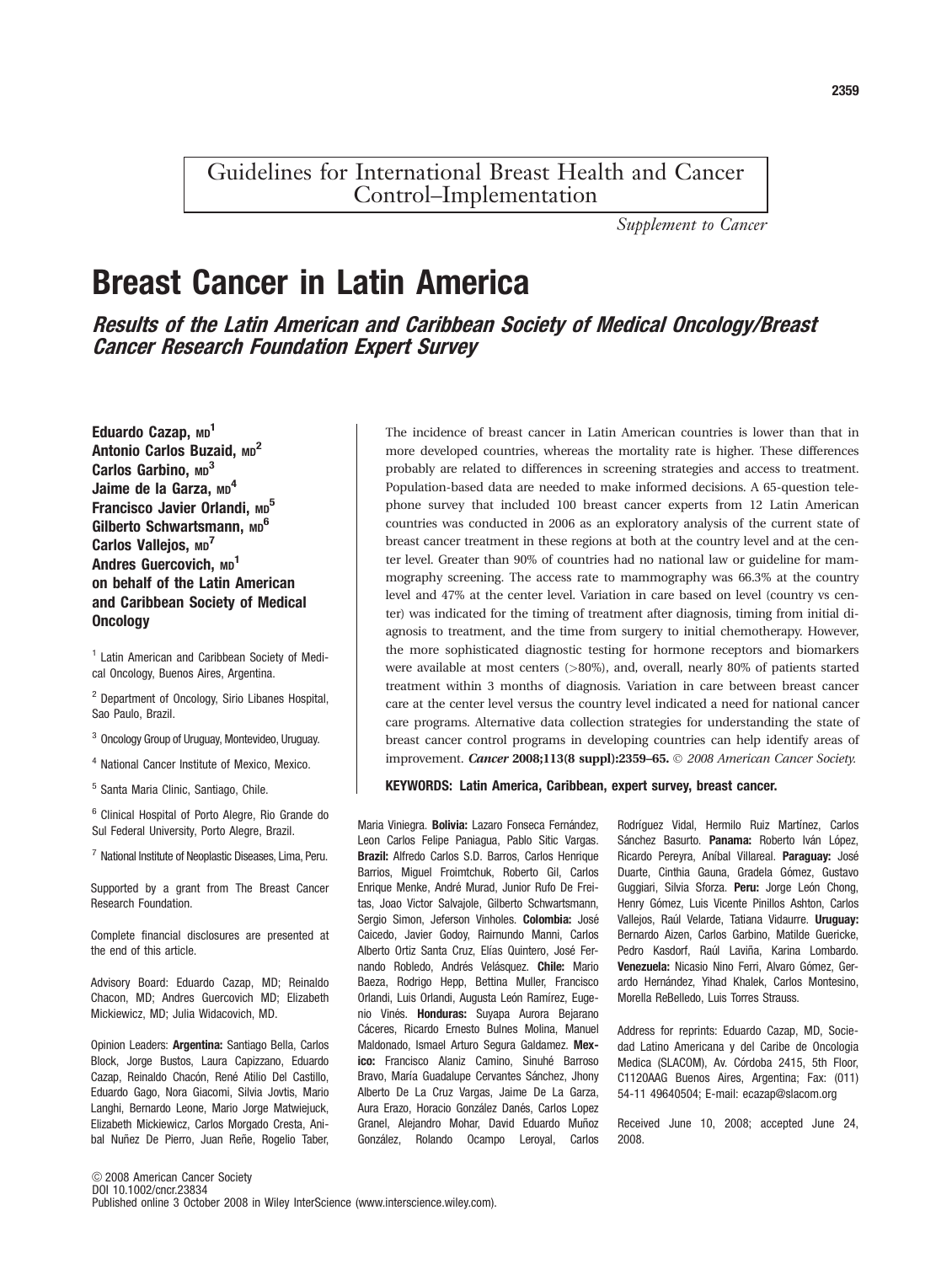L atin America and the Caribbean represent approximately 10% of the population of developing countries and comprise 10% of the world's new cancer cases each year.<sup>1</sup> However, the incidence of breast cancer (defined as the number of new cases in a population per unit of time) in Latin American countries is lower than that in more developed countries. The greatest incidence is observed in Uruguay and Argentina, with 110.9 and 88.1 cases per 100,000 inhabitants, respectively, compared with 143.8 cases per 100,000 inhabitants in the United States.<sup>1</sup>

According to projections for the year 2050, the incidence and mortality rates in developing countries are expected to increase at a significantly greater rate than in developed countries. $2$  This predicted increase is related to population growth, aging, lifestyle changes, and the worldwide tendency for migration to urban communities; it also may be related to difficulties in the application of preventive plans and early diagnosis programs in poorer countries. Population expansion alone will have a significant impact on the number of individuals requesting healthcare services. Projections in Latin America and the Caribbean for the year 2025 predict an increase in healthcare costs of approximately  $47\%$ <sup>3</sup> Currently, there are enormous differences in healthcare expenditures between developed and developing countries; developed countries spend nearly 10% of their gross domestic product on healthcare, whereas poorer countries spend 5% to 6% or less.3 Reported differences in tumor stage at presentation and available treatment options between developed and developing countries may have an impact on both expenditures and outcomes.<sup>4-7</sup> The lack of data on the socioeconomic status of cancer patients limits our understanding of the contributions of economics to cancer incidence and mortality rates, however socioeconomic status appears to be related to breast cancer incidence, mortality, and survival rates.<sup>8</sup>

Although breast cancer incidence is higher in developed countries, the mortality rate is lower than in developing countries.<sup>9</sup> These differences likely are related to differences in screening strategies and access to treatment.<sup>10</sup> The objective of the current investigation was to survey expert opinion leaders in Latin America and the Caribbean for the purpose of performing an exploratory analysis on the current state of breast cancer care in these regions. This investigation forms the basis for ongoing studies, with the ultimate goals of establishing minimal clinical recommendations or guidelines for breast cancer and to propose projects or programs, based on a more informed position, that take advantage of the available resources according to feasible objectives.

# MATERIALS AND METHODS

This study was designed by an advisory board of the Latin American and Caribbean Society of Medical Oncology (SLACOM) that was composed of 5 medical oncologists who prepared a survey of 65 questions on epidemiology, screening, diagnosis, treatment, research, palliative care, and medical education. Input was requested from representatives from the countries that were included in the investigation (Argentina, Bolivia, Brazil, Chile, Colombia, Honduras, Mexico, Panama, Paraguay, Peru, Uruguay, and Venezuela) to ensure that local characteristics were captured in the survey. $11$ 

In total, 100 breast cancer leaders from 12 different countries were included in the telephone survey. Breast cancer leaders were defined as follows: a medical director from a main institute or cancer center in the country or region; presidents or past presidents of scientific societies related to breast cancer care; and well recognized specialists or experts proposed by other opinion leaders. The number of specialists surveyed in each country was proportional to the country population, with the countries divided into 3 categories as follows: large (Mexico, Brazil, and Argentina), medium (Peru, Chile, Colombia, Venezuela, Paraguay, and Uruguay), and small (Panama, Honduras, and Bolivia). A further division was made according to the type of specialty as follows: medical oncologists (30%-60%), gynecologists or breast cancer surgeons (20%-35%), and radiotherapists (10%- 15%).

Before the initial survey, participants were contacted and invited to participate. A 30- to 40-minute telephone interview was conducted by a physician who specialized in epidemiology surveys. If necessary, a second telephone or personal interview was conducted to complete the 65 questions (see Table 1 for selected survey questions). Participants were asked to evaluate breast cancer care in their own center and in their own country. Results were analyzed using simple descriptive statistics.

### RESULTS

#### Epidemiology: Cancer Registries

Nearly 75% of the interviewed experts stated that some type of population-based cancer registry with incidence data from the last 5 years was available. There are country-based pathology registries in Mexico, Paraguay, Panama, Uruguay, and Venezuela. Other countries have only provincial or municipal registries (6 in Argentina, 1 in Brazil, 2 in Chile, 1 in Colombia, 2 in Honduras, and 3 in Peru).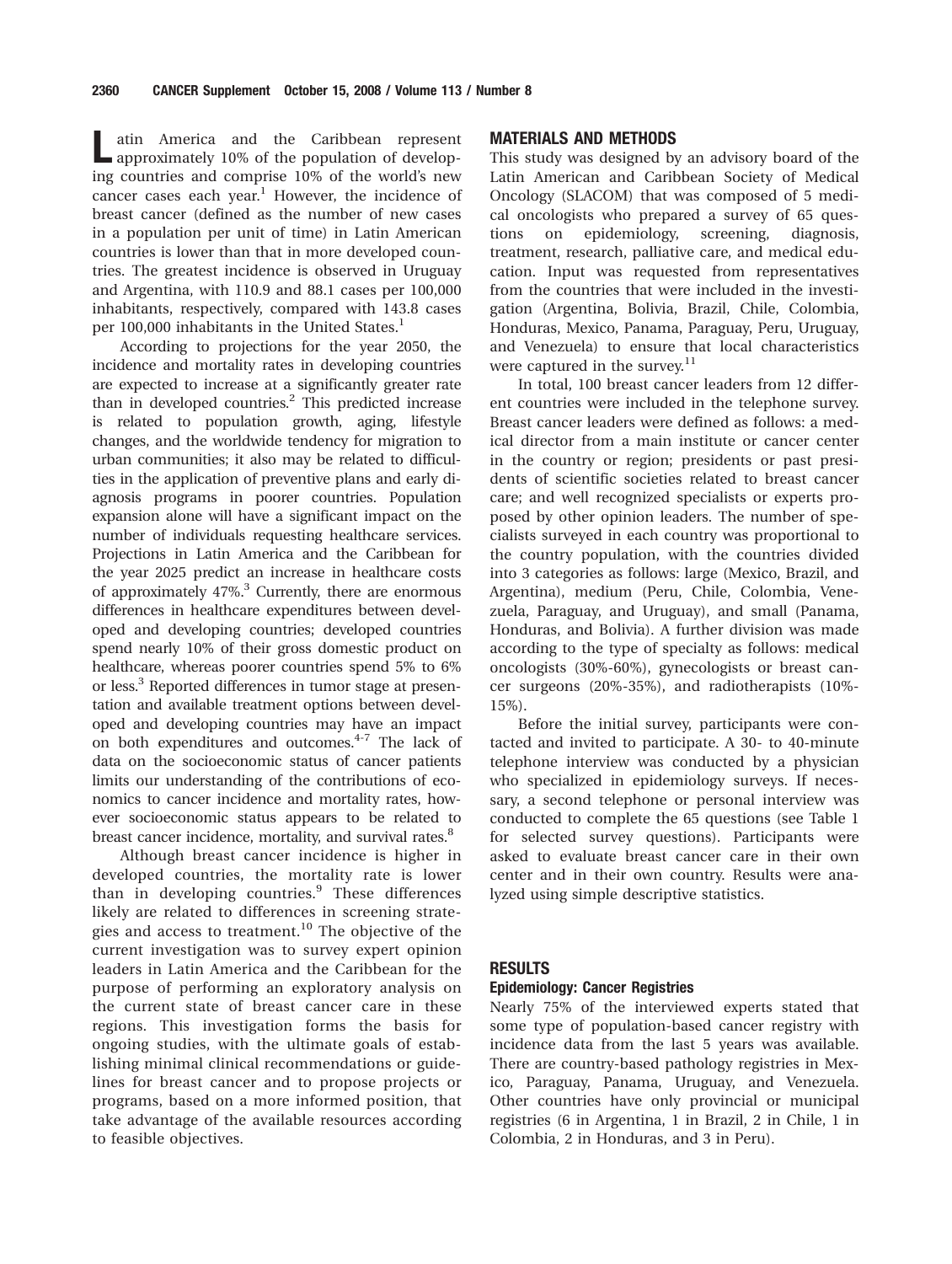| <b>TABLE 1</b>                                        |  |  |
|-------------------------------------------------------|--|--|
| Selected Survey Questions and Answer Choices by Topic |  |  |

| <b>Topic</b>                                                                              | Survey Question (Answer Choices)*                                                                                                                                                                                                                                                                                                                                                                                                                                                                                                                                                |
|-------------------------------------------------------------------------------------------|----------------------------------------------------------------------------------------------------------------------------------------------------------------------------------------------------------------------------------------------------------------------------------------------------------------------------------------------------------------------------------------------------------------------------------------------------------------------------------------------------------------------------------------------------------------------------------|
| Cancer registry                                                                           | Do you know if in your COUNTRY there is some type of population-based cancer registry that may have supplied                                                                                                                                                                                                                                                                                                                                                                                                                                                                     |
| Access to mammography                                                                     | incidence data of the last 5 years? (Yes, No, Do not know)<br>Is there any law or regulation in your country forcing periodical mammographic screening and covering the WHOLE                                                                                                                                                                                                                                                                                                                                                                                                    |
| Origin of initial diagnostic suspicion                                                    | country? (Yes, No, Do not know)<br>In your CENTER [COUNTRY], in the majority of the cases, who determines the initial diagnostic suspicion of breast<br>cancer? (Patient, Physician [any specialty], Early detection program, Do not know)                                                                                                                                                                                                                                                                                                                                       |
| First specialist consulted upon<br>suspicion                                              | In your CENTER [COUNTRY], which of the following specialists is contacted the most frequently in case of an<br>initial diagnostic suspicion of breast cancer? (General physician; Breast surgeon or gynecologist; General surgeon;<br>Do not know)                                                                                                                                                                                                                                                                                                                               |
| Delay between mammographic/<br>clinical suspicion and<br>histopathologic confirmation     | In your CENTER [COUNTRY], how long, on average, do you estimate is the lapse between the mammographic or<br>clinical suspicion and the histopathologic confirmation? (Do not know, Less than 1 mo, Between 1 mo and 3 mo,<br>$>3$ Mo                                                                                                                                                                                                                                                                                                                                             |
| Hormone receptor markers available                                                        | In your CENTER [COUNTRY], are resources available to perform hormone receptors determinations? (Yes, No, Do<br>not know, <25%, 25%-50%, 50%-75%, >75%)                                                                                                                                                                                                                                                                                                                                                                                                                           |
| Biologic markers: (Ki-67, Her-B2)                                                         | In your CENTER [COUNTRY], is there availability to perform other molecular determinations (Ki-67, Her-2B, )?<br>(Yes, No, Do not know)                                                                                                                                                                                                                                                                                                                                                                                                                                           |
| Delay from diagnosis to surgery or<br>primary systemic treatment                          | In your CENTER [COUNTRY], how much time do you estimate, in the majority of cases, elapses between the final<br>diagnosis (pathology) and the surgery or specific presurgery treatment (chemotherapy, radiotherapy) if the latter<br>is performed? $(<$ 1 Mo, Between 1 mo and 3 mo; $>$ 3 mo, Do not know)                                                                                                                                                                                                                                                                      |
| Delay from surgery to first treatment<br>(hormone therapy, chemotherapy,<br>radiotherapy) | In your CENTER [COUNTRY], how much time do you estimate, in the majority of cases, elapses between the<br>surgery and the specific hormone, chemotherapy, or radiotherapy treatment? (<1 mo, Between 1 mo and 3 mo; ><br>3 mo, Do not know)                                                                                                                                                                                                                                                                                                                                      |
| First surgical treatment (stages I, II,<br>and IIIA)                                      | 1) In your CENTER [COUNTRY], is the surgery, in the majority of cases. the first treatment proposed? Stage I (Yes,<br>No, Do not know), stage II (Yes, No, Do not know), stage IIIA (Yes, No, Do not know). 2) Which of the following<br>specialists performs this first surgery in the majority of cases at your CENTER [COUNTRY]? Gynecologist/breast<br>surgeon (<25%, 25%-50%, 50%-75%, >75%); General surgeon (<25%, 25%-50%, 50%-75%, >75%)                                                                                                                                |
| Sentinel lymph node dissection                                                            | In your CENTER [COUNTRY], is the search for sentinel lymph node carried out? (Do not know, Yes, No-not<br>submitted to other institutions, No-but systematically submitted to other institutions, No-do not know if<br>submitted to other institutions)                                                                                                                                                                                                                                                                                                                          |
| Adjuvant chemotherapy before surgery                                                      | In your CENTER [COUNTRY], in the majority of operable patients, is chemotherapy proposed before the surgery<br>and, in such cases, who proposes it? Stage I-II (Do not know, Not proposed, Proposed by oncologist, Proposed by<br>surgeon, Proposed by gynecologists, Proposed by breast surgeon, Proposed but do not know by whom)                                                                                                                                                                                                                                              |
| Costs of chemotherapy and hormone<br>therapy                                              | In your CENTER [COUNTRY], in the <b>majority</b> of cases, who covers the greater part of the cost ( $\geq$ 80%) for the<br>chemotherapy/hormone therapy? (Health insurance/HMO, Patient [own pocket], Do not know)                                                                                                                                                                                                                                                                                                                                                              |
| Anthracycline-based chemotherapy                                                          | In the majority of cases at your CENTER [COUNTRY], is the chemotherapy based in anthracyclines? (Yes, No, Do<br>not know)                                                                                                                                                                                                                                                                                                                                                                                                                                                        |
| Tamoxifen treatment                                                                       | In your CENTER [COUNTRY], what percentage of patients do you estimate receives tamoxifen? (>95%, 80%-95%,<br><80%, Do not know)                                                                                                                                                                                                                                                                                                                                                                                                                                                  |
| Palliative care                                                                           | In your CENTER [COUNTRY], what is the availability of opioids for the majority of terminal patients? (Do not know,<br>Not available, Available but do not know if received, Available and generally received, Available but generally not<br>received)                                                                                                                                                                                                                                                                                                                           |
| Physician autonomy                                                                        | In your CENTER [COUNTRY], is the choice of adjuvant or palliative treatment free for the professional or preset by<br>the medical coverage system (drugs bank, oncology vademecum), in >80% of cases? Adjuvant hormone therapy/<br>chemotherapy (Preset by coverage; Free choice; Do not know)                                                                                                                                                                                                                                                                                   |
| Follow-up                                                                                 | Who does the follow-up for the majority of patients in your CENTER [COUNTRY]? (Breast surgeon/Gynecologist/<br>Surgeon, Oncologist, Both, None)                                                                                                                                                                                                                                                                                                                                                                                                                                  |
| Research level                                                                            | In your COUNTRY, how would you qualify the development of the [clinical-epidemiological research] [basic<br>research] on breast cancer? (Insufficient, Sufficient, Do not know)                                                                                                                                                                                                                                                                                                                                                                                                  |
| Research reasons                                                                          | In your COUNTRY, which do you consider are the main reasons that make the (clinical-epidemiological research/<br>basic research) on breast cancer insufficient? (Lack of support to the institutions, Lack of time of the specialists,<br>Lack of interest on behalf of the specialist, Lack of training in research, Insufficient economic remuneration, Lack<br>of structure, Obstacles in regulatory mechanisms, Other reasons, Do not know) Mark all the options you consider<br>in the corresponding gray cells. In case of 'Other reasons,' please specify under "Remarks" |
| Research support                                                                          | In your COUNTRY, where are the majority of the clinical-epidemiological research activities in breast cancer carried<br>out? (Public centers, Private centers, National oncology group, Regional oncology group, Universities)                                                                                                                                                                                                                                                                                                                                                   |

Her-B2 indicates human epidermal growth factor receptor B2; HMO, health maintenance organization.

\* English version, only for publication. The original survey was in Spanish.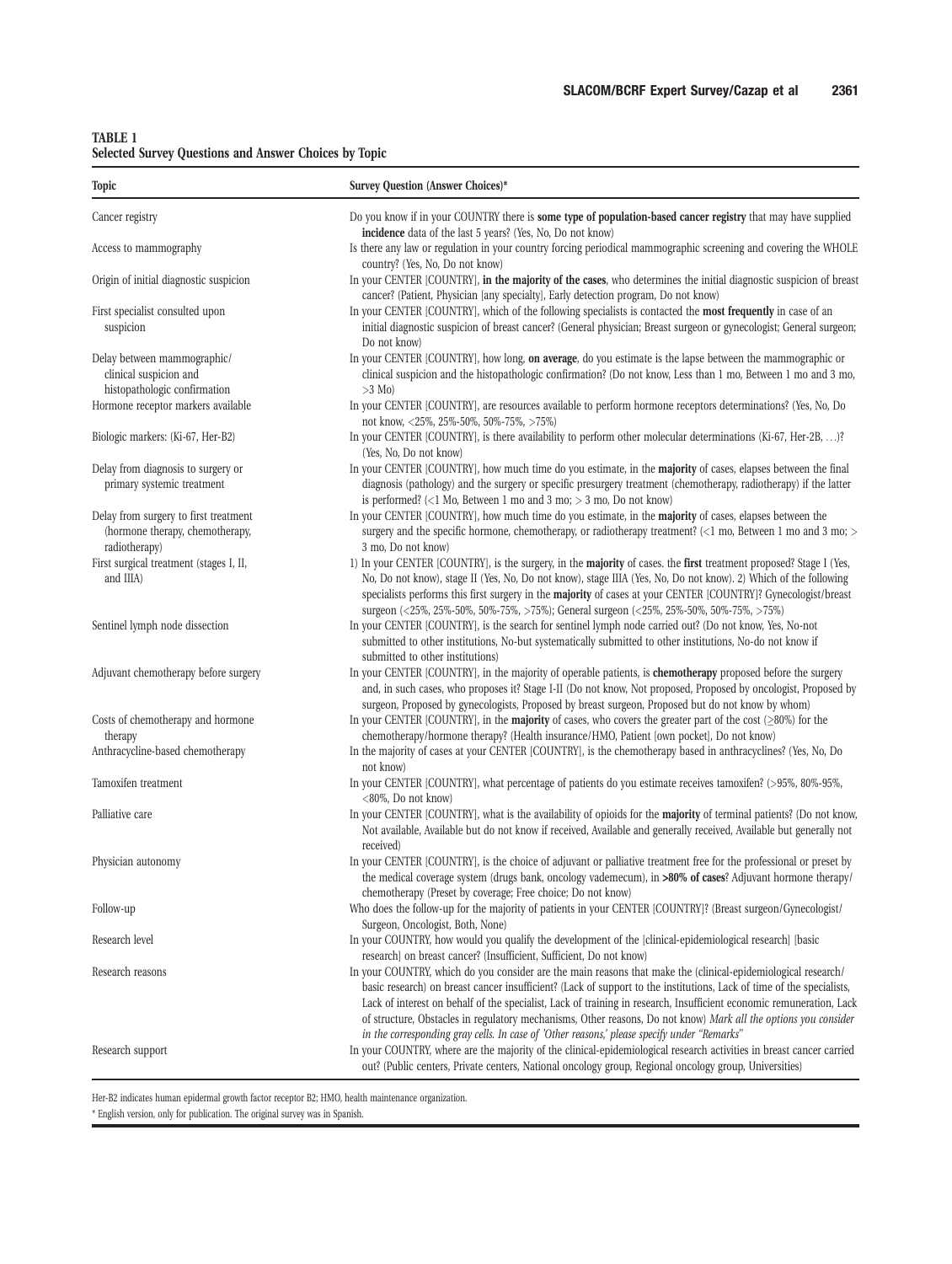| <b>Question Topic</b>         | Answer                    | % Country<br>$(n=95)$    | % Center<br>$(n=100)$ |
|-------------------------------|---------------------------|--------------------------|-----------------------|
| Access to mammography         | All the population        | 66                       | 47                    |
|                               | High and medium<br>income | 32                       | 52                    |
|                               | Low income                | $\theta$                 | 1                     |
|                               | <b>Unknown</b>            | $\overline{\mathcal{L}}$ | $\theta$              |
| Origin of initial diagnostic  | Patient                   | 79                       | 48                    |
| suspicion                     | Physician                 | 19                       | 49                    |
|                               | Screening                 | $\theta$                 | $\overline{c}$        |
|                               | Unknown                   | $\overline{c}$           | 1                     |
| First specialist consulted    | Breast cancer             | 83                       | 82                    |
| upon suspicion                | surgeon or                |                          |                       |
|                               | gynecologist              |                          |                       |
|                               | Surgeon                   | 4                        | 4                     |
|                               | Physician                 | 13                       | 9                     |
|                               | Oncologist                | $\theta$                 | 5                     |
| Delay between mammographic or | $<1$ mo                   | $\overline{c}$           | 46                    |
| clinical suspicion and        | $1-3$ mo                  | 60                       | 45                    |
| histopathologic confirmation  | $>3$ mo                   | 32                       | $\overline{7}$        |
|                               | Unknown                   | 6                        | $\overline{2}$        |
| Hormone receptor markers      | <b>Yes</b>                | 52                       | 90                    |
| available                     | N <sub>0</sub>            | 42                       | 10                    |
|                               | Unknown                   | 6                        | $\theta$              |
| Molecular samples available   | Yes                       | 5                        | 83                    |
| (Ki-67, Her-B2)               | No.                       | 90                       | 17                    |
|                               | Unknown                   | 5                        | $\bf{0}$              |

TABLE 2 Breast Cancer Screening and Diagnosis by Country and Center

Her-B2 indicates human epidermal growth factor receptor B2.

# Breast Cancer Screening and Diagnosis

# Screening programs

More than 90% of respondents indicated that there were no national laws or guidelines in their country for mandatory mammographic screening. Access to mammography reportedly was available to 66% of patients at the country level and 47% of patients at the center level. (Table 2).

#### Initial suspicion of cancer

Seventy-nine percent of respondents indicated that the initial suspicion of cancer was prompted by the patient, and 19% indicated that the cancer was detected by the attending physician. The first specialist seen by a patient was a gynecologist or a breast cancer surgeon according to 82% or 83% of respondents, respectively, and similar results were reported at the center and country levels (Table 2).

A delay <3 months between the suspicion of cancer and a mammographic or clinical examination months was reported by 62% of respondents at the country level and by 91% of respondents at the center level (Table 2). Hormone receptor status and biologic marker determinations (human epidermal

| <b>TABLE 3</b>                                           |  |
|----------------------------------------------------------|--|
| Treatment Related Survey Questions by Country and Center |  |

| <b>Question Topic</b>                     | Answer         | % Country<br>$(n=95)$ | % Center<br>$(n=100)$ |
|-------------------------------------------|----------------|-----------------------|-----------------------|
| Delay from diagnosis to surgery or        | $<$ l mo       | 15                    | 81                    |
| primary systemic treatment                | $1-3$ mo       | 76                    | 18                    |
|                                           | $>3$ mo        | 6                     | $\theta$              |
|                                           | <b>Unknown</b> | 3                     | 1                     |
| Delay from surgery to first treatment     | $<$ l mo       | 20                    | 76                    |
| (hormonal, QT, RT)                        | $1-3$ mo       | 69                    | 22                    |
|                                           | $>3$ mo        | 5                     | 1                     |
|                                           | Unknown        | 6                     | 1                     |
| Is surgery first treatment at stage I?    | Yes.           | 100                   | 100                   |
|                                           | N <sub>0</sub> | $\theta$              | $\left($              |
| Is surgery first treatment at stage II?   | Yes            | 100                   | 99                    |
|                                           | N <sub>0</sub> | $\theta$              | 1                     |
| Is surgery first treatment at stage IIIA? | Yes            | 5                     | 2                     |
|                                           | No.            | 90                    | 98                    |
|                                           | Unknown        | 5                     | 0                     |

growth factor receptor 2/neu [HER-2/neu], Ki-67) reportedly were considered available at the center level by 83% and 90% of respondents, respectively.

# **Treatment**

A time <1 month from diagnosis to first treatment (either surgery or adjuvant chemotherapy) was reported by 15% of respondents at the country level and by 81% of respondents at the center level. However, the majority of patients the country and center levels began their treatment in <3 months (91% and 99%, respectively) (Table 3).

A time <1 month from surgery to the initiation of chemotherapy was reported by 20% of respondents at the country level and by 76% of respondents at the center level. Nevertheless, almost all patients started chemotherapy during their first 3 months after surgery (89% and 98%, respectively) (Table 3).

The first treatment modality for stage I and II breast cancer was surgery according to 100% of respondents at both the country and center levels. The first treatment modality for stage IIIA breast cancer was neoadjuvant chemotherapy according to >90% of specialists. Mastectomy was reported as a common surgical option (>50%) but usually was performed by general surgeons or gynecologists (Table 3).

Sentinel lymph-node dissection was performed at 71% of centers according to those surveyed. The administration of adjuvant chemotherapy was performed by an oncologist at the country level according to 85% of respondents compared with 54% at the center level, which may be attributed to the increas-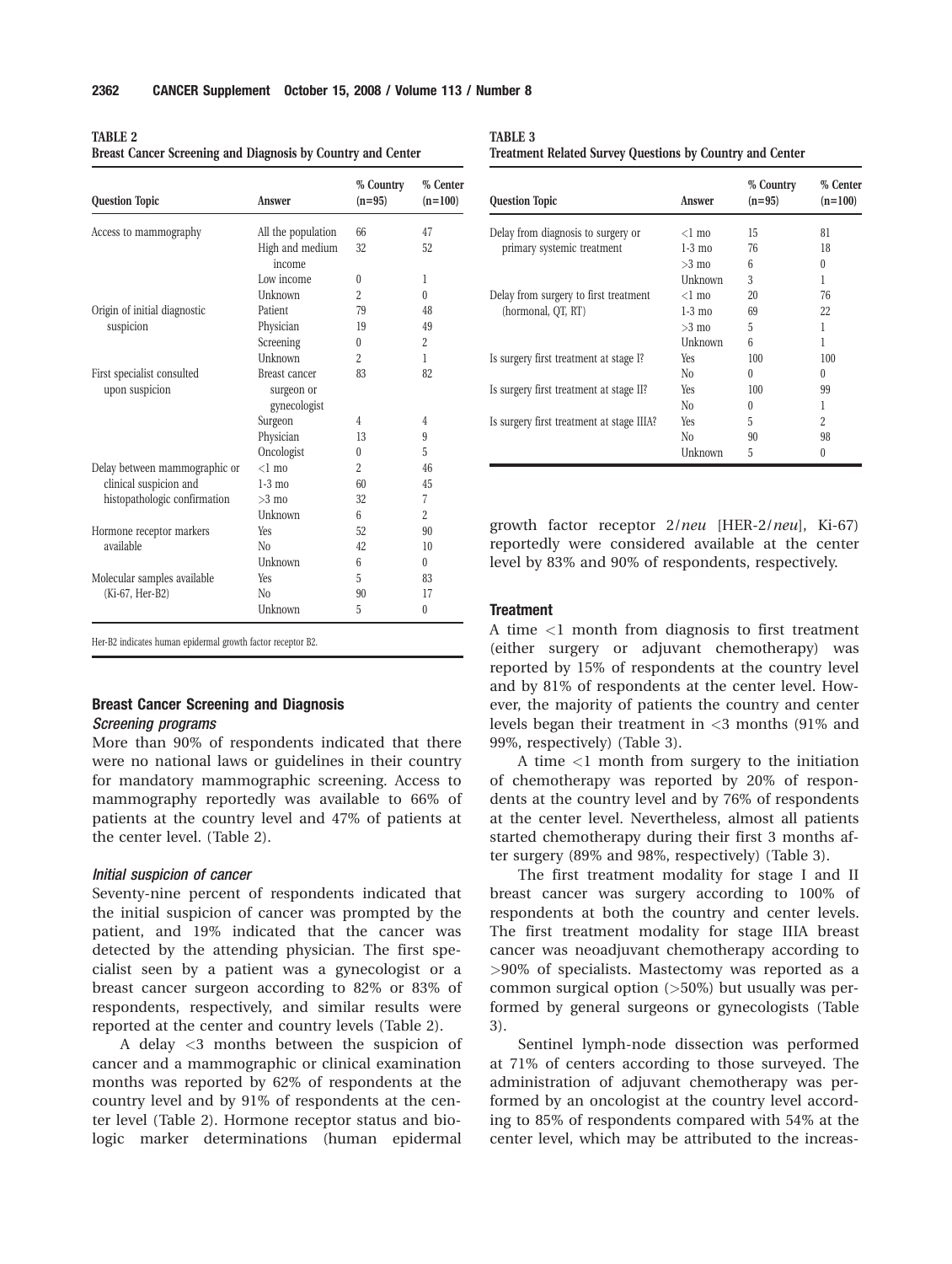| <b>Question Topic</b>                      | Answer                               | % Country<br>$(n=95)$ | % Center<br>$(n=100)$ |
|--------------------------------------------|--------------------------------------|-----------------------|-----------------------|
| Follow-up physician                        | Oncologist                           | 73                    | 24                    |
|                                            | Surgeons or breast cancer specialist | 10                    | 14                    |
|                                            | Surgeons and oncologist              | 17                    | 61                    |
| Palliative care available                  | Yes                                  | 82                    | 93                    |
|                                            | N <sub>0</sub>                       | 2                     | 2                     |
|                                            | Unknown                              |                       | $\theta$              |
|                                            | Available but not given              | 3                     | 5                     |
|                                            | Available but does not know if given | 6                     | $\Omega$              |
| Anthracycline-based chemotherapy available | Yes                                  | 96                    | 99                    |
|                                            | No                                   | 0                     | $\theta$              |
|                                            | Unknown                              | 4                     | 1                     |
| Tamoxifen treatment available              | >95% of patients                     | 48                    | 35                    |
|                                            | 80% to 95%                           | 38                    | 46                    |
|                                            | $< 80\%$                             |                       | 18                    |
|                                            | Unknown                              | 6                     | 1                     |
| Payer of chemotherapy/hormone therapy      | Government                           | 67                    | 28                    |
|                                            | Health insurance                     | 13                    | 53                    |
|                                            | Patient                              | 17                    | 19                    |
|                                            | Unknown                              | 3                     | $\theta$              |

TABLE 4 Cost and Accepted Treatments From Survey Questions by Country and Center

ing participation of tumor boards (38%) in the decision to offer multimodality treatment at more developed institutions.

# Cost and Accepted Treatments Systemic treatments

For systemic treatments, costs estimates to be covered mainly by governments were 67% at the country level compared with 28% at the center level. Patient participation in payment was 17% at the country level and 19% at the center level. Health insurance company participation was 13% at the country level and 53% at the center level (Table 4).

# Accepted treatments

Chemotherapy treatments with anthracyclines are accepted widely both at the country level (96%) and the center level (99%). Tamoxifen also is used widely at the country level: >95% of patients receive it in 48% of responding countries. At the center level, >95% of patients receive tamoxifen at 35% of centers (Table 4). The difference probably is because of the use, at the center level, of other, new-generation hormone treatment alternatives.

### Physician autonomy in treatment choices

The reported ability of a physician to select an appropriate adjuvant treatment (free selection rather than predetermined by coverage or insurance) was 53% at the country level and 74% at the center level.

# Follow-up

At the country level, follow-up is performed mainly by oncologists (73%), and in only 10% of countries is it performed by surgeons or breast cancer specialists. At the center level, 24% of follow-up is performed by oncologists alone, 14% is performed by surgeons or breast cancer specialists, and 61% is performed by both surgeons and oncologists (Table 4).

# Palliative care

Palliative care and access to opioids and narcotics were considered available by 82% of respondents at the country level and by 93% of respondents at the center level (Table 4).

# Research and Education

Nearly 94% of the surveyed experts considered breast cancer clinical-epidemiologic research development insufficient in their country. The main identified reasons were insufficient economic support (78.7%) and lack of available time (61.8%). A similar response was observed for basic research: Eighty-three percent of the experts considered the development of basic research on breast cancer insufficient. The majority of research activities were performed in public, private, or public-private centers (46.3%, 16.8%, and 22.1%, respectively), with only approximately 1% attributed to universities or cooperative groups.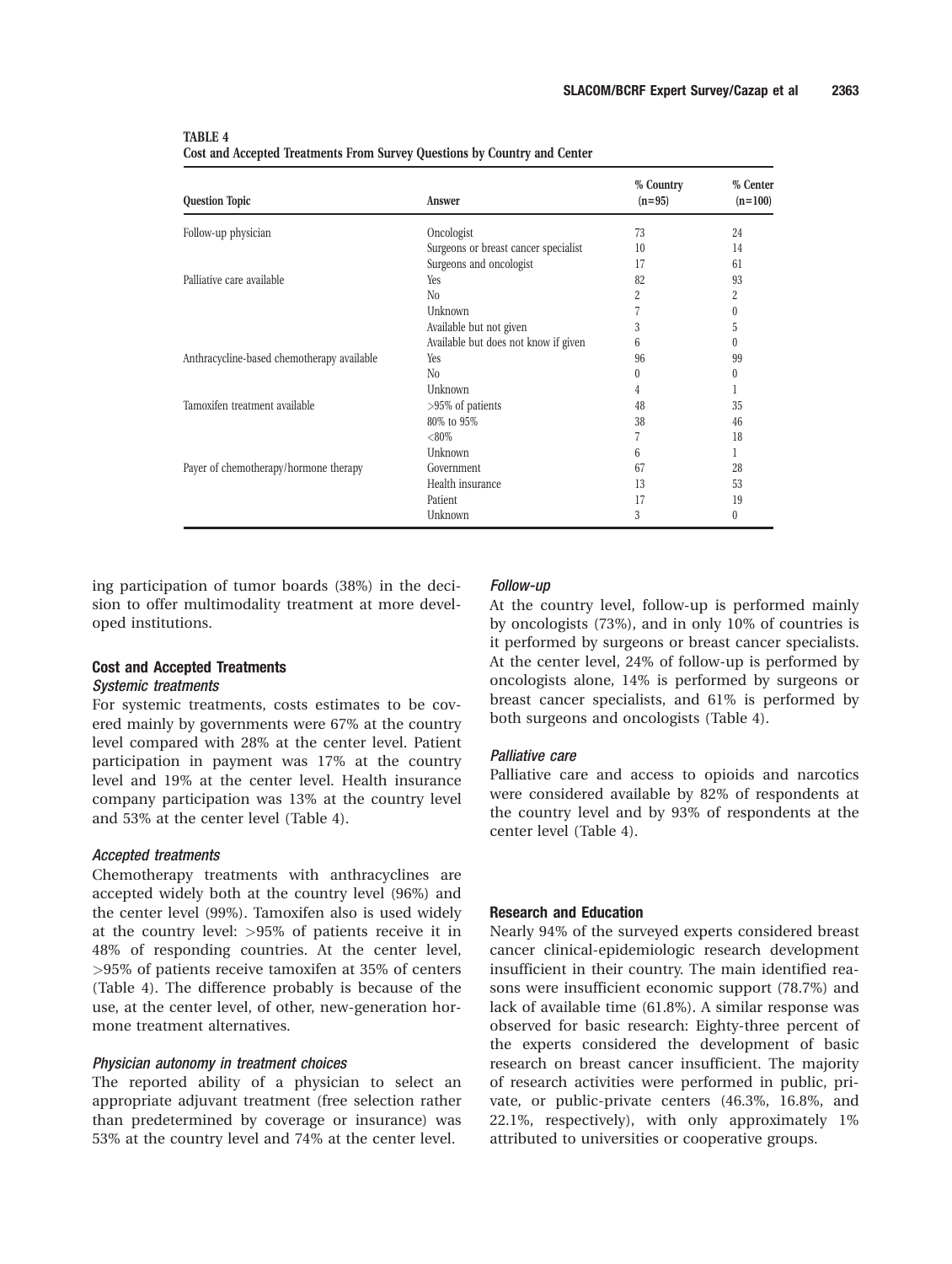#### DISCUSSION

Breast cancer incidence and mortality are increasing in developing countries. $12,13$  This expanding illness burden is a problem that requires a concerted global response, joining country and regional organizations together with international or global support and advice. Latin America has almost 10% of the world's breast cancer incidence and mortality, and the availability of regional information about the state of breast cancer care is essential to perform informed program planning. There is a general lack of objective information available because of poor or absent cancer registries, limited clinical and scientific data, and missing or poor-quality governmental data. The lack of epidemiologic data, along with a lack of political commitment, are 2 critical issues in Latin America, with only a few exceptions mainly in small countries. Alternative methods to obtain information are needed, and this study presents a tentative approximation from the opinions of experts with many years of experience in treating patients with breast cancer.

The correlation between physicians' perception of reality and governmental programs, normatives, or laws will be covered extensively in another article (SLACOM/Breast Cancer Research Foundation II), in which a complete review of country capacity in the region that has been studied will be compared with the results from this survey. This first article is focused only on the description of breast cancer in the region from the experts' perspective.

Concerning breast cancer prevention, the low commitment to mammographic screening indicated in the survey is an important concern, because low compliance is associated with a high frequency of breast cancer detection by the patient, who usually presents at diagnosis with more advanced stage disease. The survey indicated a high proportion (79%) of patient-detected breast cancer. Conversely, the survey indicated that postdiagnostic screening with hormone receptors and biologic marker determinations (HER-2/neu, Ki-67) is available at most centers, suggesting an emphasis on diagnostic and treatment-based healthcare systems. Mastectomy was considered a common surgical option, but it generally was performed by general surgeons or gynecologists rather than by breast cancer specialists.

A delay <3 months between the suspicion of cancer and a mammographic or clinical examination was reported more often at the center level (92%) than at the country level (62%), indicating a clear perceived variation in care based on the treatment location or the healthcare system. The administration of adjuvant chemotherapy by an oncologist was

more likely to occur at the country level than at the center level, which may reflect the increasing participation of tumor boards (38%) in the decision to offer multimodality treatment at more developed institutions. The short interval observed between diagnosis and treatment may be attributed to the therapeutic focus, medical education, and organization of the healthcare systems.

Clinical and epidemiologic cancer research is fundamental for advancement in cancer care; and, for this reason, data on patients from different parts of the world should be mandatory, and research should be encouraged in developing countries. Our survey demonstrated that the majority of research activities are attributed to public, private, or publicprivate centers (46.3%, 16.8%, and 22.1%, respectively), with only 1% attributed to universities or cooperative groups. These numbers clearly suggest that there is poor support from governments or governmental bodies for cancer research in Latin American and Caribbean countries.

The survey results demonstrated no great differences between the centers and the countries with regard to therapeutic standards, suggesting that medical education could be considered adequate. Our survey suggests that adequate palliative care for patients (chemotherapy, hormone therapy, and morphine) is available. It is important to note that the current study results are limited by potential expert bias and the lack of ability to validate expert opinion with complementary clinical or scientific data.

The challenge for the future is to promote breast cancer control on a global basis and in a comprehensive manner. National cancer plans and adequate epidemiologic data are needed for all countries and are considered an urgent need according to the World Health Organization<sup>14</sup> and the International Union Against Cancer<sup>15</sup> recommendations. Global and local political commitment is essential to ensure that these epidemiologic cancer programs are in place in every country.

## FINANCIAL DISCLOSURES

Francisco Javier Orlandi has received honoraria from Sanofi-Aventis.

Funding for the Breast Health Global Initiative (BHGI) 2007 Global Summit on International Breast Health-Implementation and Guidelines for International Breast Health and Cancer Control–Implementation publication came from partnering organizations who share a commitment to medically underserved women. We thank and gratefully acknowledge these organizations and agencies for grants and conference support: Fred Hutchinson Cancer Research Center; Susan G. Komen for the Cure; American Society of Clinical Oncology (ASCO); US National Cancer Institute, Office of International Affairs; Ameri